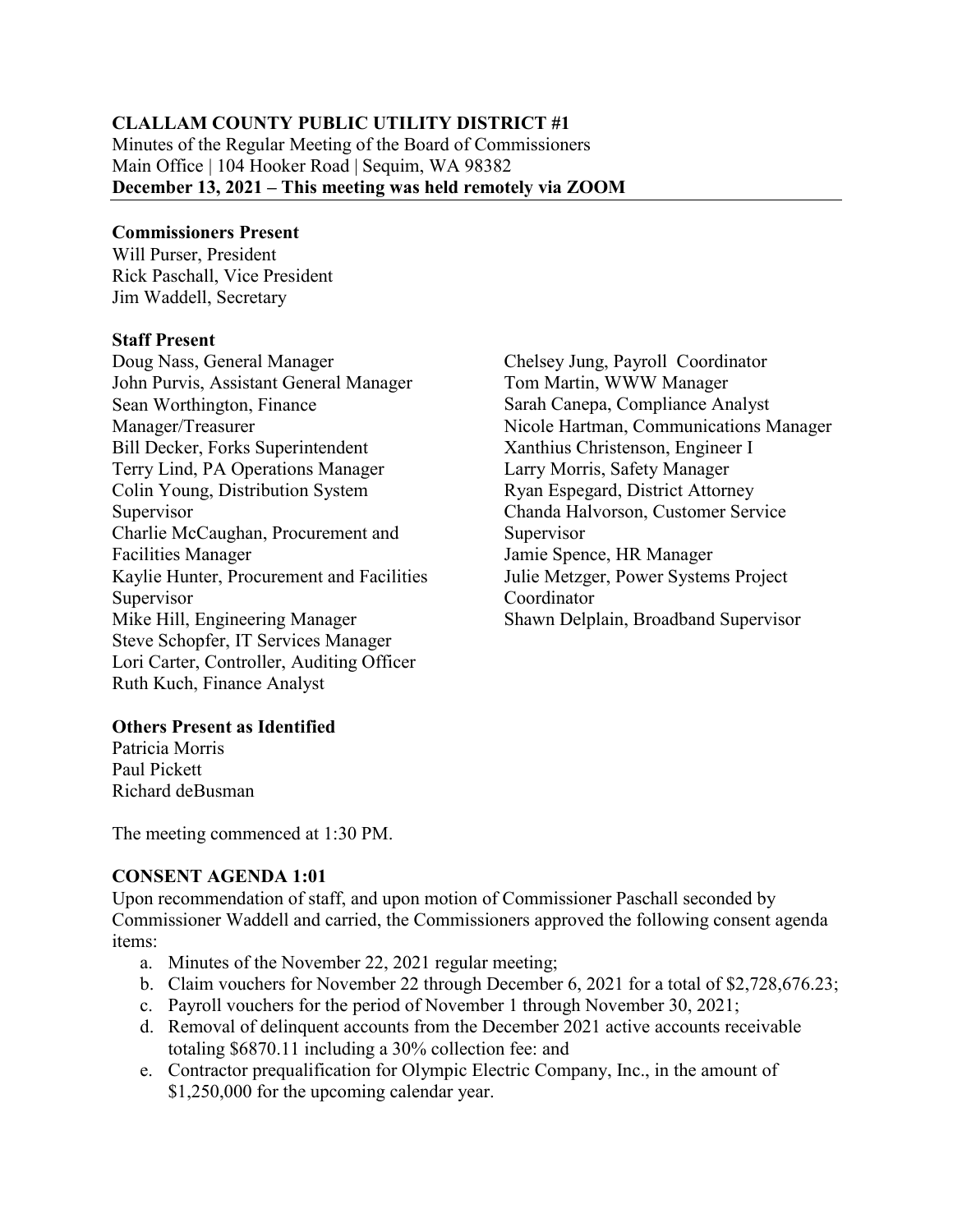#### **AGENDA REVISIONS 1:27**

The Strategic Plan will be presented by Sean Worthington after the BPA 2028 Contract discussion. Water/Wastewater Manager Tom Martin will provide an update on the Clallam Bay-Sekiu water issues when he submits on Resolution 2228-21.

# **COMMENTS FROM THE PUBLIC 2:36**

A suggestion to incorporate additional environmental policies into the environmental section of the 2022 Strategic Plan as per ISO 14000-1, to consider including any available solar and wind resources into the local power base, and to consider conducting a climate change vulnerability analysis in order to incorporate initiatives to address any identified climate change vulnerabilities.

A request for the PUD to obtain a list of the customers that may be excluded in upcoming redistricting in order to determine if the exclusions are considered large enough to necessitate being addressed.

# **BUSINESS ITEMS STARTING AT 9:23**

- a. **9:43:** Upon recommendation of staff, and upon motion of Commissioner Paschall, seconded by Commissioner Waddell and carried, the Board approved Acceptance Memo of Completion for Bid No. 211006 for demolition and disposal of shed with leadcontaining coating at 411 West E Street in Forks, WA. The contractor, Rognlin's, Inc., completed the project on November 24, 2021. The total contract cost is \$65,100 (including WSST).
- b. **11:52:** Upon recommendation of staff, and upon motion of Commissioner Paschall, seconded by Commissioner Waddell and carried, the Board approved Resolution 2223-21 authorizing the disposal of a 2001 Dodge Ram 2500 with 168,540 miles and transmission slippage. The vehicle requires extensive repairs and is no longer needed by the District. The estimated surplus value is of this vehicle is \$4000.
- c. **13:38:** Upon recommendation of staff, and upon motion of Commissioner Waddell, seconded by Commissioner Paschall and carried, the Board approved Resolution 2224-21 revising the District's Residential Meter Policy to eliminate the self-read pilot option from the Policy and to rescind Resolution 2141-19, as we had only ever had one participant for this pilot option, and there are no current participants for this self-read option. Accordingly, due to a lack of interest and the overhead involved in continuing with the self-read option, we see no reason to continue with the pilot. As of this date, we have installed over 7000 AMI meters.
- d. **18:51:** Upon recommendation of staff, and upon motion of Commissioner Paschall, seconded by Commissioner Waddell and carried, the Board approved new Resolution 2225-21 establishing electric service regulations and requirements and rescinding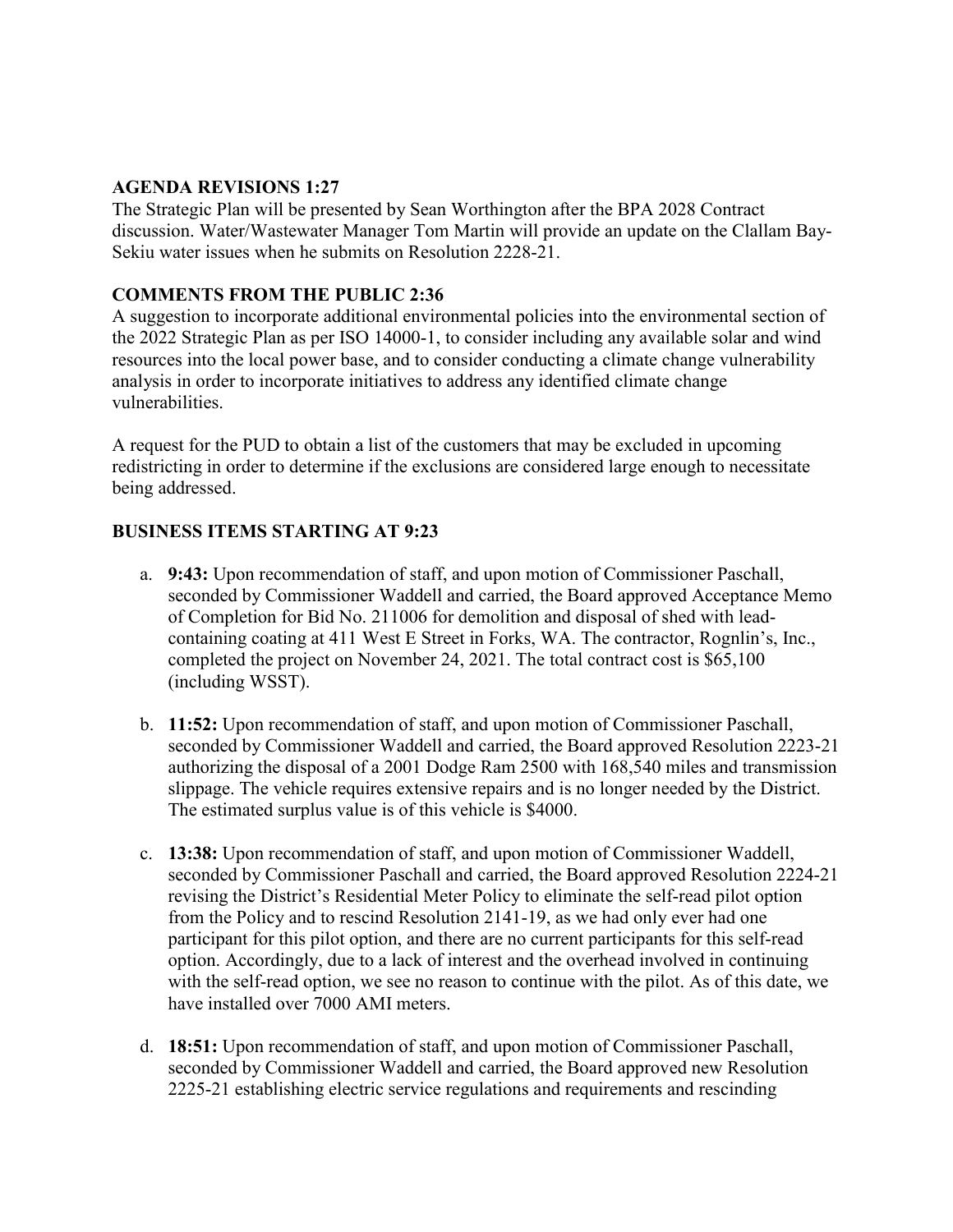Resolution 2201-21. The new Resolution will update the current electric service regulations and requirements in order to add a substation system capacity definition and substation capacity charge to the regulations, which will assist in planning for the replacement of low capacity substations to higher capacity substations in the future.

- e. **28:44:** Upon recommendation of staff, and upon motion of Commissioner Paschall, seconded by Commissioner Waddell and carried, the Board approved Resolution 2228-21 Amending Resolution 2222-21 declaring an emergency and authorizing certain emergency work, without formal bid, to enable the PUD to work with MurraySmith consulting engineers to design a final and more permanent upgrade (for a not-to-exceed amount of \$100,000) for the construction of a stable bypass pipeline on Highway 112 along Clallam Bay.
- f. **42:39:** Upon recommendation of staff, and upon motion of Commissioner Waddell, seconded by Commissioner Paschall and carried, the Board approved Resolution 2227-21 appointing Ruth Kuch, a 17 year employee of PUD, as Finance Manager/Treasurer and to rescind Resolution 2103-18. Ruth Kuch was selected after a very tough interview process with three very strong internal candidates.
- g. **46:26:** Upon recommendation of staff, and upon motion of Commissioner Paschall, seconded by Commissioner Purser and carried, the Board approved 2226-21 changing the boundaries of the Commissioner districts of Public Utility District No. 1 of Clallam County and to rescind Resolution 1954-11. Commissioner Waddell voted nay on this Resolution. The District is required to adopt new boundaries with each decennial census. Based on the resulting population statistics from the 2020 census, which shows that population is shifting east towards Sequim, we have changed our boundaries as per the plan that was presented at the November 22, 2021 board meeting, which has been posted for public comment on our website since that date. We have not received any requests from the public to change the proposed plan as presented.
- h. **52:52:** Bonneville Power Administration's (BPA)'s post-2028 contract: The discussion was preceded by Assistant General Manager John Purvis' brief summary of this morning's WPAG email regarding Clark Public Utilities' proposal to un-dedicate a portion of its River Road Gas Plant for purposes of the Northwest Power Act to reflect its new obligations under CETA. There was some discussion about whether our PUD should formally weigh in on Clark's proposal; it was determined by consensus that due to insufficient information our PUD will stay neutral on the issue and will request to not be included as a signatory on WPAG's comments of support of Clark PUD's proposal. There was also some discussion regarding wording in BPA's recently released draft concept paper.
- i. **1:13:14:** Upon recommendation of staff, and upon motion of Commissioner Paschall, seconded by Commissioner Purser and carried, the Board approved staff's proposed final version of the 2022 Strategic Plan. The proposed plan, which was presented at the November 22, 2021 meeting, has been posted for public comment on our website since that date. We have not received any requests from the public to change the proposed plan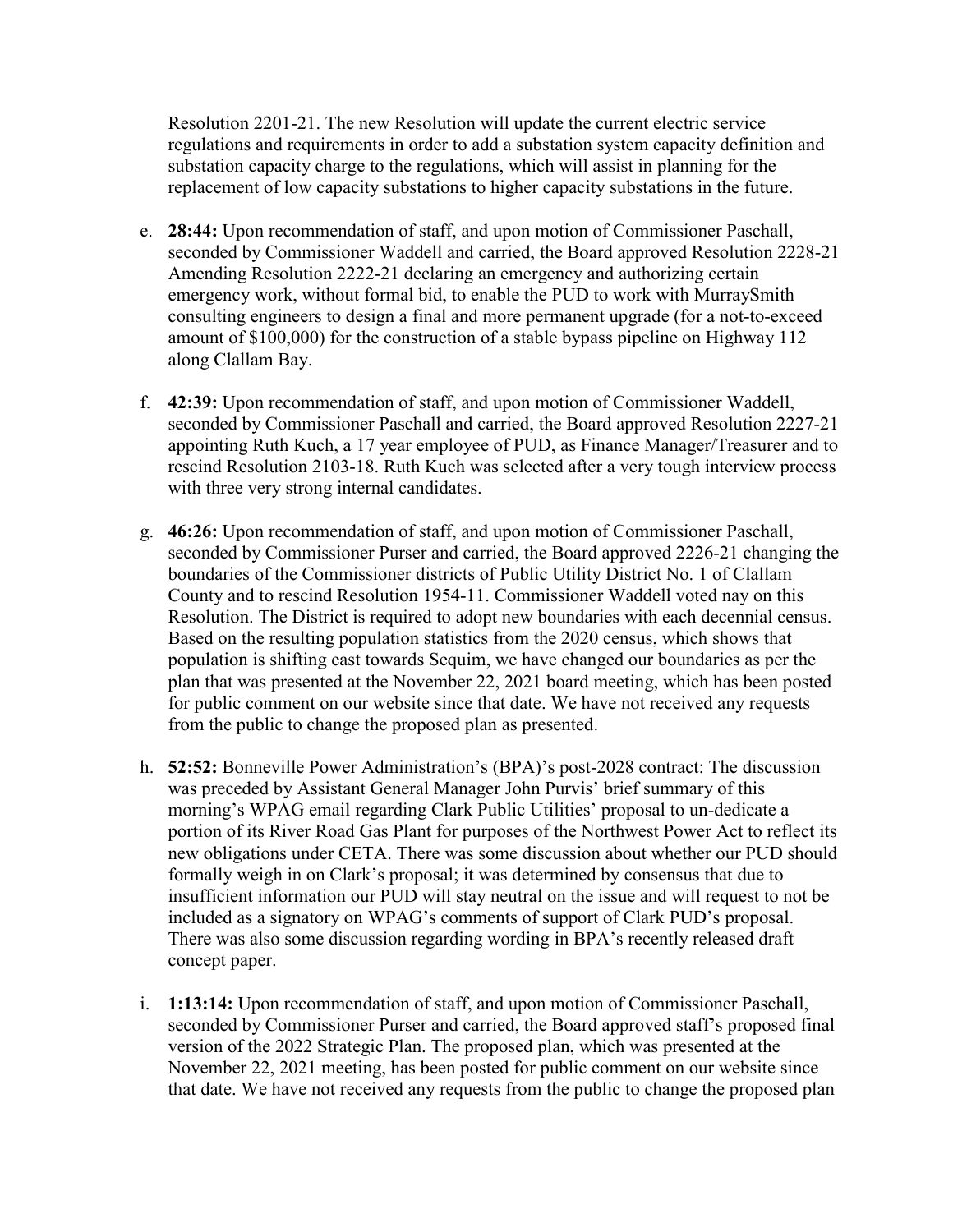as presented. However since that date the following two changes were incorporated into the *Manage Our Resource Portfolio* section: 1) the addition of a strategic initiative related to BPA (Item 10 - Engage with BPA Provider of Choice 2028 contract negotiations and coordinate with associations to ensure that District concerns are addressed); and 2) the addition of Item H under Big Gaps (No long term power supply contract post 2028). Prior to the vote, Commissioner Waddell additionally suggested the following: that the District hold a team or public meeting to do a deep dive into the Strategic Plan before the next version is approved; to add back the microgrid comment into the Strategic Plan (which the board did not approve for the 2022 plan); and to delve further into how we measure the Key Performance Indicators (KPI's) in the near future.

The meeting convened and recessed at 3:00 PM for a five minute break. The meeting reconvened at 3:05 PM.

# **COMMISSIONER REPORTS 1:35:24**

Commissioner Waddell attended a WPUDA meeting. Topics were resource adequacy, the selling of surplus energy, the asset value of hydro projects, and BPA cost management. He also attended a North Olympic Development Council meeting. Topics were the makeup of Clallam County employees (retirees, hospital and government) and how this affects the County's growth and development.

Commissioner Paschall attended the WPUDA annual meeting, which included a presentation on electric vehicles. He also attended BPA Provider of Choice and BPA draft Concept Paper meetings.

Commissioner Purser attended the WPAG meeting on Clark PUD, and the WPUDA annual meeting. Topics were an upcoming water infrastructure bill, PFAS contaminants, funding for small water systems, and cyber security for water security, to be overseen by the EPA. Additional topics were the feasibility of EV charging station in rural areas, and the prevalence of ransomware. He also attended an Energy Northwest resource adequacy meeting which indicated how nuclear (specifically small nuclear reactors) is a good option for Washington state, in comparison to solar or wind farms.

# **CORRESPONDENCE/COMMUNICATIONS**

None

# **STAFF REPORTS**

None

# **BOARD ACTION ITEMS FOR STAFF**

- a. Look into establishing a capacity charge for every rate class;
- b. Provide a schedule of the emergency repair work for Clallam Bay-Sekiu water systems to the Commissioners;
- c. Communicate to Ryan Neale at WPAG that Clallam PUD (due to insufficient information) requests to not be included as a signatory on the WPAG comments